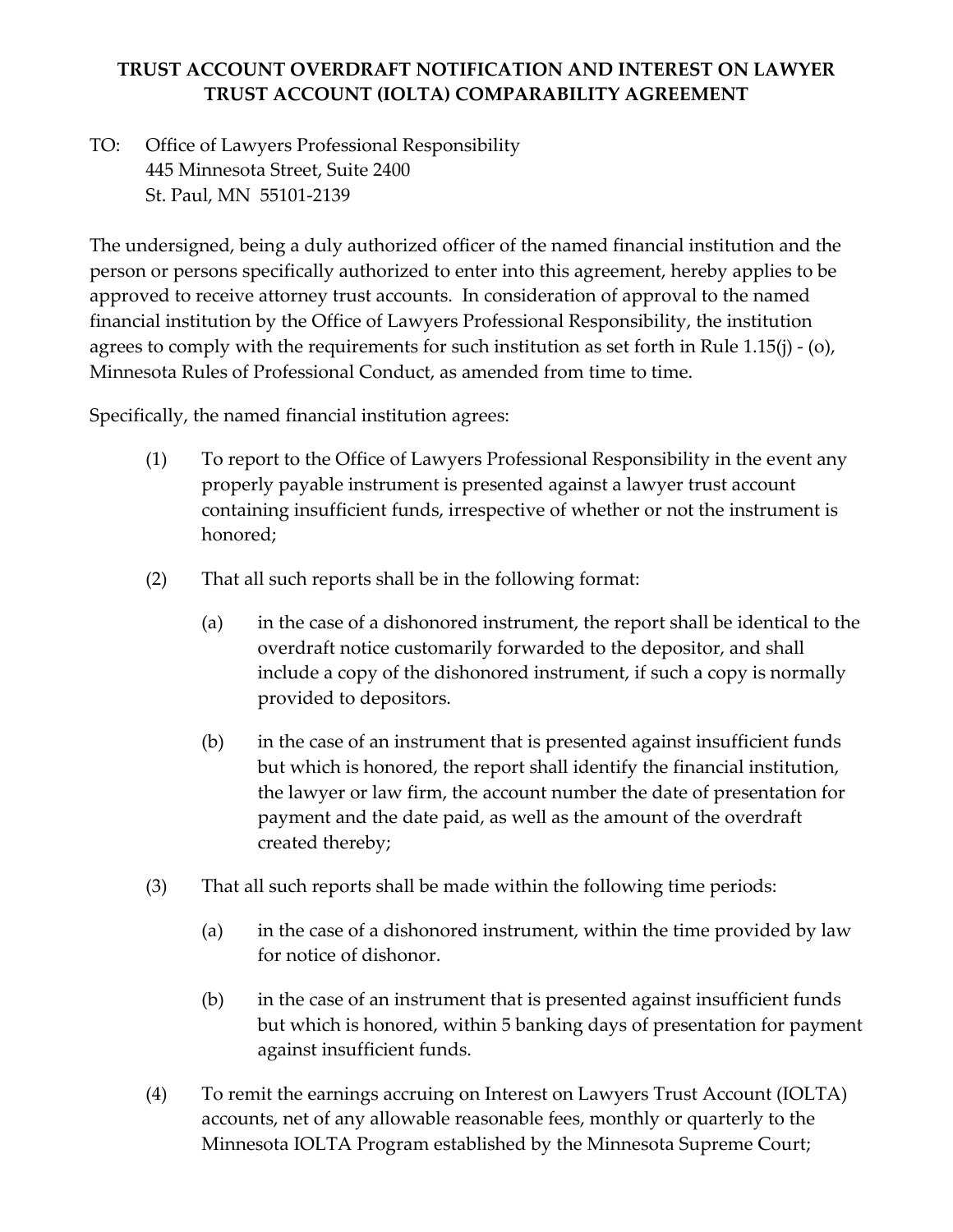- (5) To transmit with each IOLTA remittance a report on a form approved by the Minnesota IOLTA Program that shall identify each lawyer or law firm for whom the remittance is sent, the amount of remittance attributable to each IOLTA account, the rate and type of earnings applied, the amount of earnings accrued, the amount and type of fees deducted, if any, and the average account balance for the period in which the report is made;
- (6) As to each IOLTA account, to transmit to the depositing lawyer or law firm a report in accordance with normal procedures for reporting to its depositors.
- (7) To pay no less on IOLTA accounts than the highest earnings rate generally available from the institution to its non-IOLTA customers on each IOLTA account that meets the same minimum balance or other eligibility qualifications, or alternatively, 80% of the Federal Funds Target Rate on all its IOLTA accounts. Comparability compliance is detailed below.
- (8) That the "allowable reasonable fees" for IOLTA accounts are per check charges, per deposit charges, sweep fees and similar charges assessed against comparable accounts and that all other fees are the responsibility of, and may be charged to, the lawyer maintaining the IOLTA account. Further, fees or charges in excess of the earnings accrued on the account for any month or quarter will not be taken from earnings accrued on other IOLTA accounts or from the principal of the account. The financial institution may elect to waive any or all fees on IOLTA accounts.

This agreement shall apply to all branches of the named financial institution and shall not be canceled except upon three days notice in writing to the Office of Lawyers Professional Responsibility, 445 Minnesota Street, Suite 2400, St. Paul, Minnesota 55101-2139.

Name and address of financial institution's main office:

Minnesota communities in which financial institution maintains branch locations:

Bank routing number:

Name, title and telephone number of the financial institution representative who can be contacted regarding matters covered by this agreement: